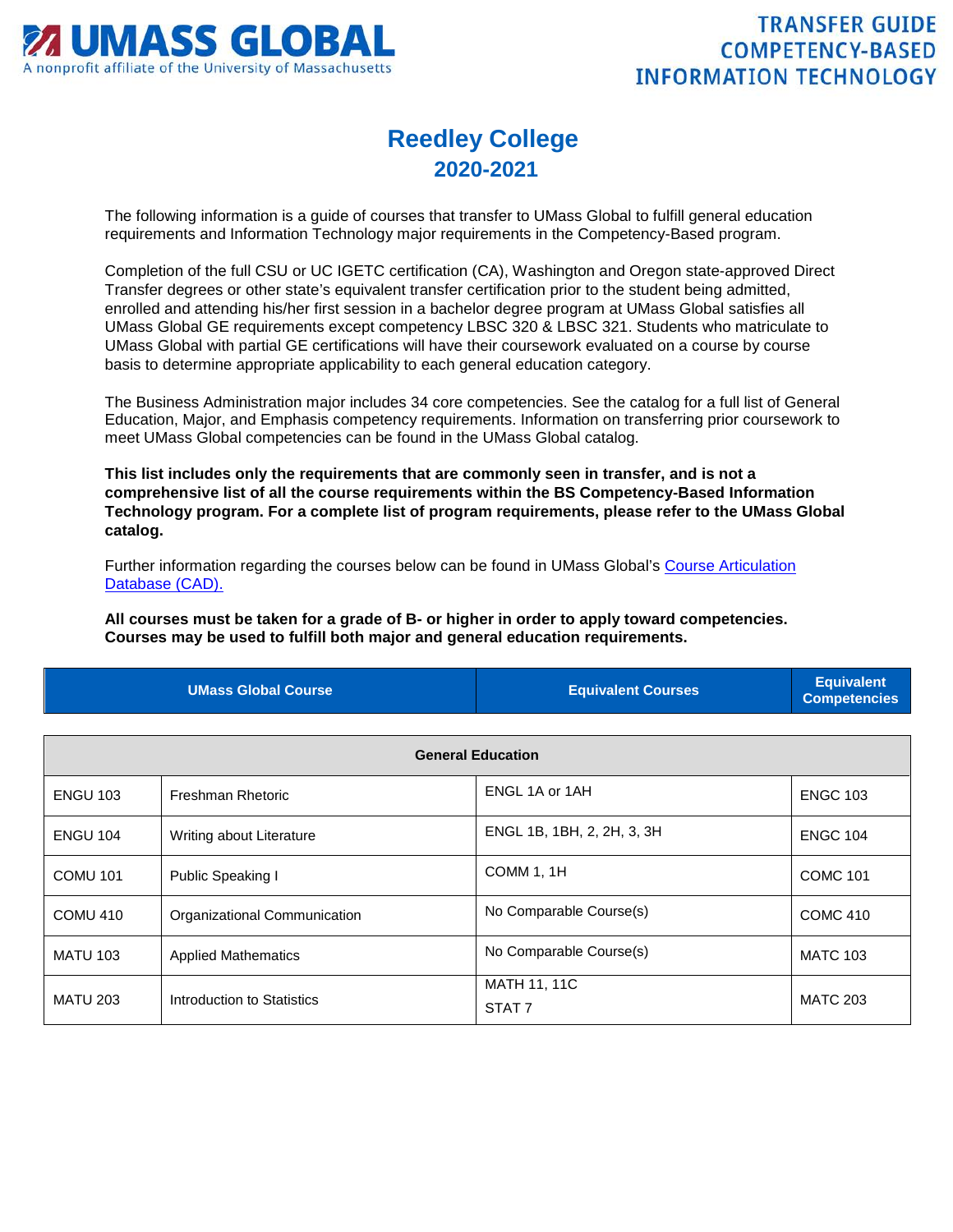| Humanities                    | Any 9 Credits of Humanities                                                          | ART 2, 5, 6, 6H, 26, 33<br>ASL 1, 2, 3, 4, 10, 24, 26<br>COMM 1, 1H, 2, 4, 8, 10, 12, 15<br>ENGL 1B*, 1BH*, 3*, 3H*, 15A, 15B, 15E, 15F,<br>18, 41, 43A, 43B, 44A, 44B, 46A, 46B, 47, 49<br><b>FILM 1, 2A</b><br>FRENCH 1, 2, 3, 4<br>JOURN 1<br>MUS 1A, 1B, 2A, 2B, 3, 12, 12H, 16<br>PHIL 1, 1C, 1CH, 1D, 2, 3A, 3B, 4, 6                                                    | <b>PHLC 110</b><br>HUMC 110, 115 |
|-------------------------------|--------------------------------------------------------------------------------------|--------------------------------------------------------------------------------------------------------------------------------------------------------------------------------------------------------------------------------------------------------------------------------------------------------------------------------------------------------------------------------|----------------------------------|
|                               |                                                                                      | SPAN 1, 2, 3, 3NS, 4, 4NS, 5, 15, 16<br>*if not used as ENGU 104                                                                                                                                                                                                                                                                                                               |                                  |
| Natural<br><b>Sciences</b>    | Any 6 Credits of Natural Sciences                                                    | <b>ANTHRO1</b><br>ASTRO 10<br>BIOL 1, 2, 5, 10, 10H, 10L, 11A, 11B, 20, 22,<br>31<br>CHEM 1A, 1B, 3A, 3B, 8, 9, 10, 28A, 28B, 29A,<br>29B<br>FN 35, 40<br>GEOG 5, 9<br>GEOL 1, 2, 9, 10<br>PHYS 2A, 2B, 4A, 4B, 4C<br>SCI <sub>1A</sub>                                                                                                                                        | NSCC 115, 110                    |
| Social<br>Sciences            | Any 9 Credits of Social Sciences                                                     | ANTHRO 2, 3<br>ASL <sub>5</sub><br>CHDEV 1, 2, 3, 6, 11, 12, 15, 16, 17A, 17B, 20,<br>30, 32, 37A, 37B, 38, 39, 49<br>CRIM 1, 5, 6, 11, 13, 14, 15, 20, 28<br>ECON 1A, 1B<br>ETHNST 5, 32<br>GEOG <sub>6</sub><br>HIST 1, 2, 5, 11, 12, 12H, 20, 22, 32<br><b>HS 20</b><br>MKTG 10, 11, 12<br>POLSCI 2, 2H, 3, 5, 24, 110<br>PSY 2, 2H, 5, 16, 25, 38, 45<br>SOC 1A, 1B, 2, 32 | SOSC 110, 115                    |
| LBSU 302 &<br><b>LBSU 304</b> | Information Fluency and Academic Integrity &<br><b>Liberal Arts Core Foundations</b> | Cannot be satisfied in transfer                                                                                                                                                                                                                                                                                                                                                | LBSC 320 &<br>321                |

| <b>Information Technology Core</b> |                                                   |                         |                 |
|------------------------------------|---------------------------------------------------|-------------------------|-----------------|
| <b>CSCU 251</b>                    | Introduction to Computing Systems<br>Organization | No comparable course(s) | <b>CSCC 251</b> |